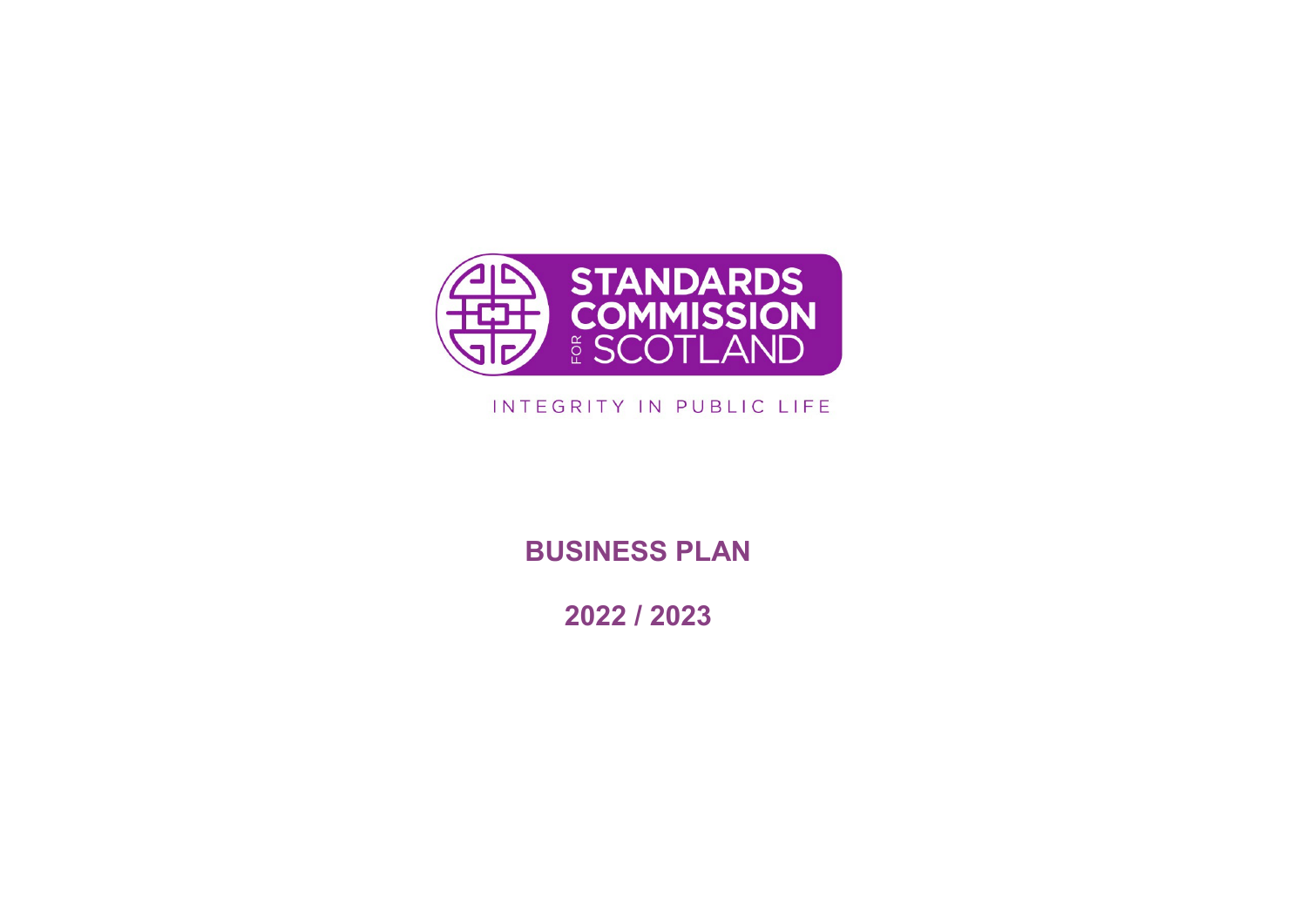| <b>Strategic Aim 1: 'IMPACT'</b><br>We will have a positive impact on ethical standards in public life.                                                                                                               |                                                                                                                                                                                                                                                                                 |                                                                                                                                                                                                                                                                                                                                                                                                           |
|-----------------------------------------------------------------------------------------------------------------------------------------------------------------------------------------------------------------------|---------------------------------------------------------------------------------------------------------------------------------------------------------------------------------------------------------------------------------------------------------------------------------|-----------------------------------------------------------------------------------------------------------------------------------------------------------------------------------------------------------------------------------------------------------------------------------------------------------------------------------------------------------------------------------------------------------|
| <b>Actions</b><br>(Taken from Strategic Plan)                                                                                                                                                                         | Activities 2022/23                                                                                                                                                                                                                                                              | <b>Measurement / Target</b>                                                                                                                                                                                                                                                                                                                                                                               |
| Making a proactive<br>1.<br>contribution to any initiatives<br>to review and improve the<br>legislative framework,<br>processes and structures in<br>place to support high<br>standards of conduct in<br>public life. | Analysing outcome of any report and<br>statistics produced as a result of any<br>independent investigation undertaken on all<br>eligibility decisions and investigations<br>carried out by the ESC since August 2020 (as<br>per Audit Scotland's recommendation to the<br>ESC). | Reissue or issue any new Directions under Sections 10 & 11 of the Ethical Standards in<br>Public Life etc. (Scotland) Act 2000 (the 2000 Act) or take any other action as required<br>following review.                                                                                                                                                                                                   |
|                                                                                                                                                                                                                       | Review Outcome of Investigations Direction<br>to determine whether it should be renewed.<br>(n.b. Direction was effective from 12<br>November 2020 and expires on 11<br>November 2022).                                                                                         | Review to be completed (including consultation with ESC and other stakeholders as<br>appropriate) by 31.10.22.                                                                                                                                                                                                                                                                                            |
|                                                                                                                                                                                                                       | Review Reporting on Progress of<br>Investigations Direction (issued on 1 July<br>2020, no expiry date).                                                                                                                                                                         | Following consultation with ESC, review to be completed by end of Q2.                                                                                                                                                                                                                                                                                                                                     |
|                                                                                                                                                                                                                       | Review Eligibility Direction (effective from 2<br>March 2021, expires on 1 March 2023).                                                                                                                                                                                         | Following consultation with ESC, review to be completed by end of Q4.                                                                                                                                                                                                                                                                                                                                     |
|                                                                                                                                                                                                                       | Compile 'wish list' of recommendations to<br>amend the governing legislation so potential<br>breaches of the Codes of Conduct can be<br>dealt with in the most effective and<br>proportionate manner.                                                                           | Ongoing. Discuss compiled list with ESC in Q4.                                                                                                                                                                                                                                                                                                                                                            |
|                                                                                                                                                                                                                       | Raise issue with s31 of Local Government<br>(Scotland) Act 1973 with the appropriate<br>Minister and spearhead legislative change.                                                                                                                                              | Ongoing. Letter sent to Minister and response received in 2021/22- the change will be<br>made, but legislative agenda means this may take some time.                                                                                                                                                                                                                                                      |
| Taking all opportunities<br>2.<br>to be a strong and consistent<br>voice for the importance of<br>the ethical standards                                                                                               | Work with public relations company to<br>identify the most appropriate method,<br>timing and audience (i.e. specific media<br>outlets, other public bodies or politicians)<br>for communicating messages about the                                                              | Hold regular meetings with public relations company to keep them advised of key issues<br>arising and work being undertaken. Ask public relations company for advice on how to<br>take advantage of opportunities to communicate messages about the ethical standards<br>framework and Codes of Conduct when matters concerning public standards were the<br>subject of media scrutiny and public debate. |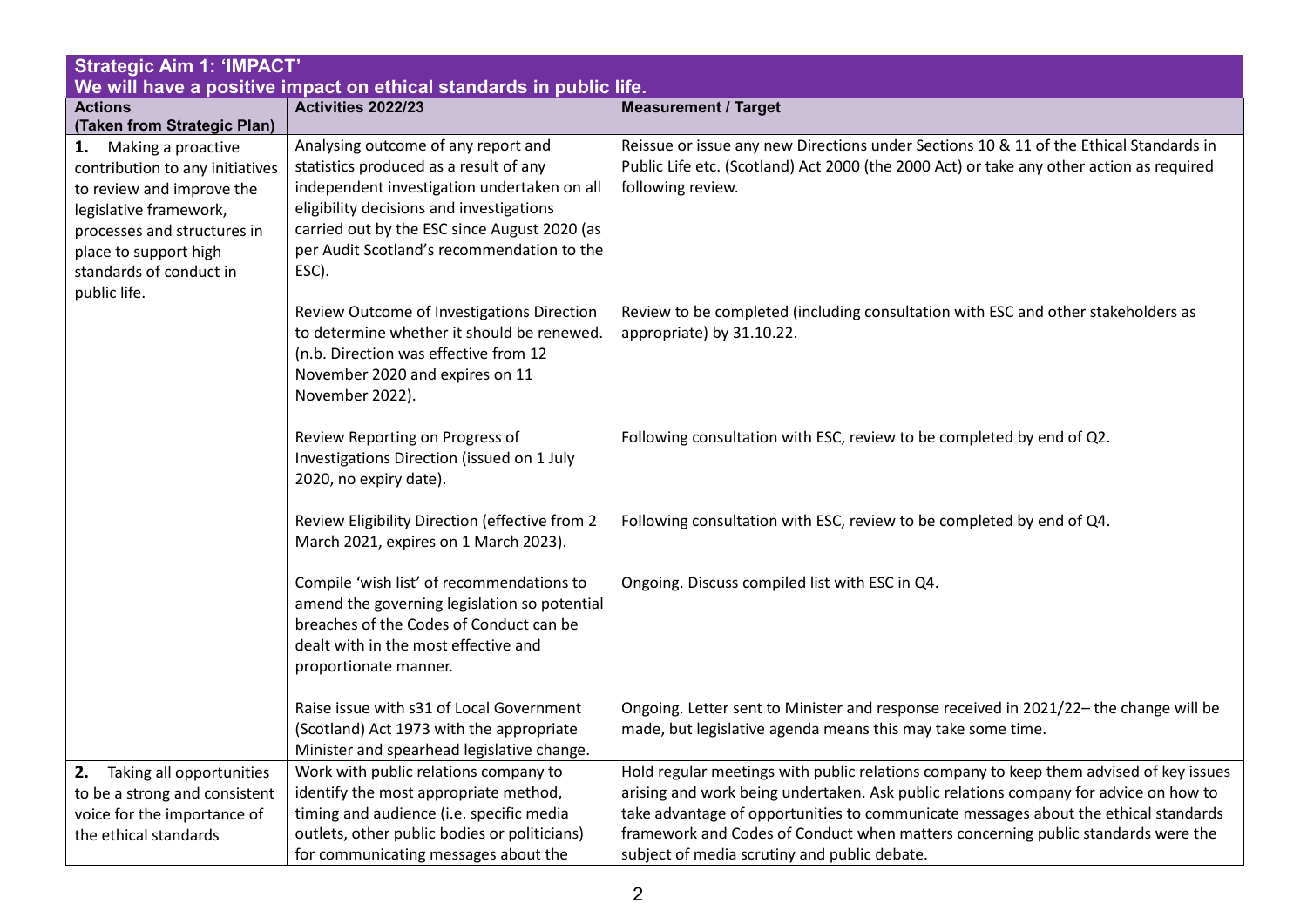| <b>Strategic Aim 1: 'IMPACT'</b><br>We will have a positive impact on ethical standards in public life. |                                               |                                                                                           |
|---------------------------------------------------------------------------------------------------------|-----------------------------------------------|-------------------------------------------------------------------------------------------|
| <b>Actions</b>                                                                                          | Activities 2022/23                            | <b>Measurement / Target</b>                                                               |
| (Taken from Strategic Plan)                                                                             |                                               |                                                                                           |
| framework and compliance                                                                                | ethical standards framework and Codes of      |                                                                                           |
| with the Codes of Conduct.                                                                              | Conduct.                                      |                                                                                           |
|                                                                                                         |                                               | Publish and disseminate a Standards Update at the end of each quarter.                    |
|                                                                                                         | Include information / articles on current     |                                                                                           |
|                                                                                                         | issues arising in respect of the ethical      | Publish a monthly blog on the website on any topical and pertinent news stories.          |
|                                                                                                         | standards framework and how provisions in     |                                                                                           |
|                                                                                                         | the Code have been interpreted at Hearings    |                                                                                           |
|                                                                                                         | or in appeal decisions in Standards Updates   |                                                                                           |
|                                                                                                         | or via standalone communications.             |                                                                                           |
|                                                                                                         |                                               | Publish and disseminate standalone news items in respect of any high-profile or           |
|                                                                                                         | Publish and disseminate standalone news       | potentially controversial issues, Hearings and appeal decisions.                          |
|                                                                                                         | items in respect of any high-profile or       |                                                                                           |
|                                                                                                         | potentially controversial Hearings and any    |                                                                                           |
|                                                                                                         | appeal decisions.                             |                                                                                           |
|                                                                                                         |                                               | Advise local and, if appropriate national, media of Hearings to be held. Liaise with any  |
|                                                                                                         | Promote Hearings to be held and Hearings      | media in attendance at Hearings. Issue and publish on website media releases in           |
|                                                                                                         | decisions in media, on website and on social  | advance, and press releases after, each Hearing. Publish information about Hearings to    |
|                                                                                                         | media platforms.                              | be held on website and social media platforms. Publish decision and press releases on     |
|                                                                                                         |                                               | website within five days, and full written decision within 20 working days, of conclusion |
|                                                                                                         | Actively engage with local media about        | of a Hearing and promote these on social media.                                           |
|                                                                                                         | Hearings and issuing press releases to them   |                                                                                           |
|                                                                                                         | at conclusion of each Hearing.                | Release a minimum of three posts on the ethical standards framework on social media       |
|                                                                                                         |                                               | per week.                                                                                 |
| 3.<br>Producing and                                                                                     | Review and update standard training           | Review and update training presentations in Q3.                                           |
| promoting guidance, advice                                                                              | presentations (and case illustrations) on the |                                                                                           |
| notes and other training                                                                                | Codes of Conduct.                             |                                                                                           |
| material to support                                                                                     |                                               |                                                                                           |
| compliance with the Codes                                                                               | Update case examples and illustrations in     | Ongoing review of Guidance and Advice Notes. Seek feedback from Standards Officers at     |
| of Conduct, to educate on                                                                               | Guidance, Advice Notes and standard           | workshop in March 2022 and from Monitoring Officers at workshop in October 2022           |
| best practice and to drive up                                                                           | presentations in light of feedback and        | and amend in light of any suggestions made.                                               |
| standards.                                                                                              | enquiries received and decisions made.        |                                                                                           |
|                                                                                                         |                                               | Respond to all requests for assistance with training, on how to interpret provisions in   |
|                                                                                                         | Continue to develop, consult on, publish and  | the Codes of Conduct, and on how to make a complaint or resolve an issue concerning       |
|                                                                                                         | disseminate Advice Notes in light of any      | the ethical standards framework within timescales outlined in the Service Charter.        |
|                                                                                                         | emerging trends or feedback (including        |                                                                                           |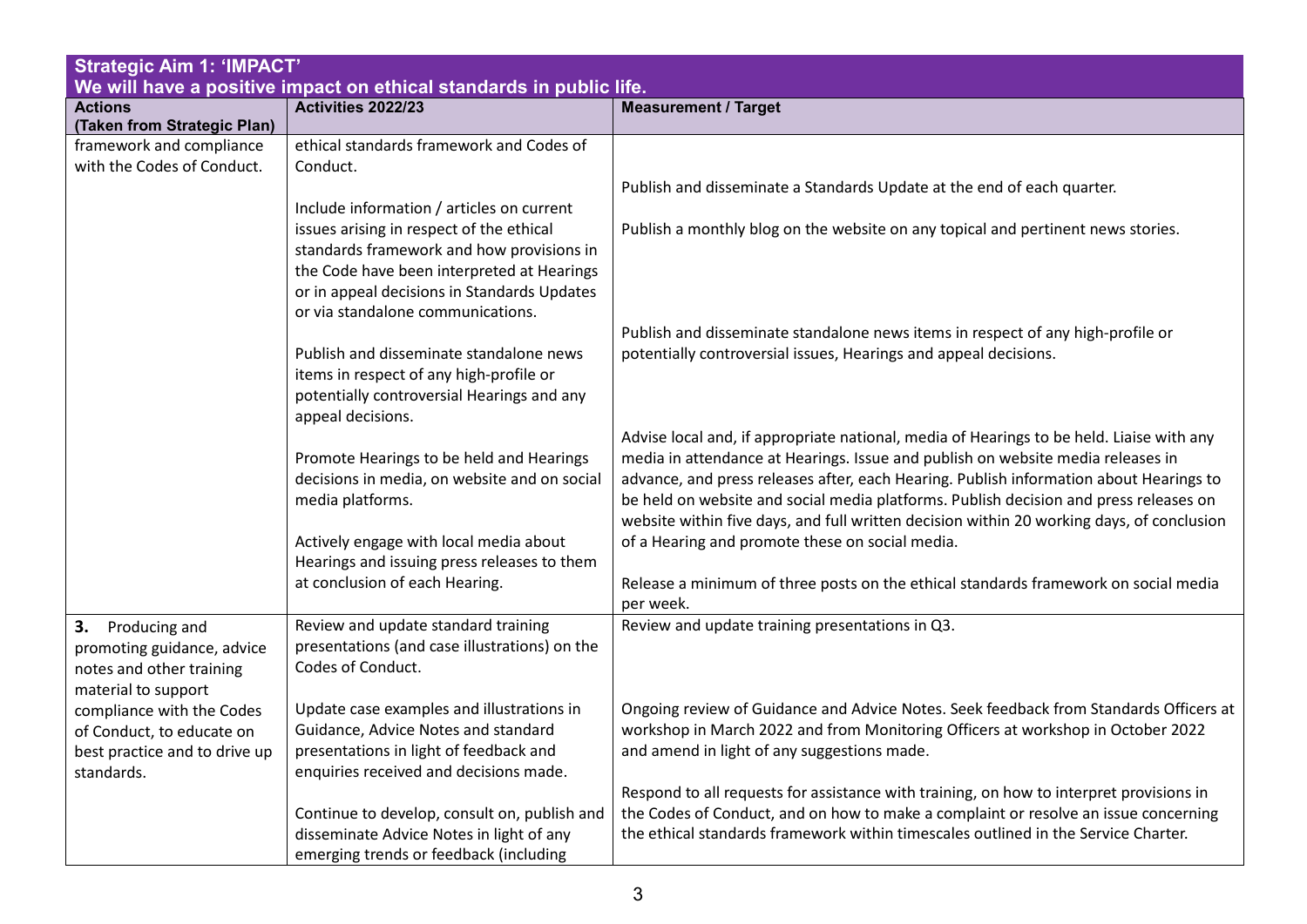| <b>Strategic Aim 1: 'IMPACT'</b><br>We will have a positive impact on ethical standards in public life.                                                       |                                                                                                                                                                                                      |                                                                                                                                                                                                                                                                                                            |
|---------------------------------------------------------------------------------------------------------------------------------------------------------------|------------------------------------------------------------------------------------------------------------------------------------------------------------------------------------------------------|------------------------------------------------------------------------------------------------------------------------------------------------------------------------------------------------------------------------------------------------------------------------------------------------------------|
| <b>Actions</b><br>(Taken from Strategic Plan)                                                                                                                 | Activities 2022/23                                                                                                                                                                                   | <b>Measurement / Target</b>                                                                                                                                                                                                                                                                                |
|                                                                                                                                                               | those identified by Monitoring and<br>Standards Officers at their respective<br>workshops).<br>Respond to enquiries and requests for<br>assistance within timescales outlined in<br>Service Charter. | Record enquiries and report on performance against timescales in Annual Report.<br>Ongoing and Q2.                                                                                                                                                                                                         |
| Working with Scottish<br>4.<br>Government and other<br>stakeholders to promote the                                                                            | Create "easy read" leaflet on role and remit<br>of Standards Commission.                                                                                                                             | Organisation identified to provide such a leaflet. Leaflet to be produced and published in<br>Q1.                                                                                                                                                                                                          |
| revised Codes of Conduct,<br>and improving awareness of<br>provisions in the Codes of                                                                         | Promote revised Codes of Conduct,<br><b>Guidance and Advice Notes.</b>                                                                                                                               | Ongoing promotion of Codes, Guidance and Advice Notes via website, Standards Updates,<br>social media, training and workshop events and news releases.                                                                                                                                                     |
| Conduct and that a<br>complaint can be made if<br>these are contravened.                                                                                      | Develop and publish interactive training<br>material on specific aspects of the Codes or<br>ethical standards framework.                                                                             | Interactive content on at least two topics to be produced and published online by end of<br>Q3.                                                                                                                                                                                                            |
|                                                                                                                                                               | Produce Guidance on both Codes in<br>alternative formats.                                                                                                                                            | Consider creating digital, Braille and BSL versions of Guidance and Advice Notes, or key<br>provisions in these, where possible.                                                                                                                                                                           |
|                                                                                                                                                               | Assist Scottish Government with induction<br>of new members of devolved public bodies.                                                                                                               | Liaise with Public Bodies Unit on ongoing basis to develop content on ethical standards<br>framework for their governance hub for members of devolved public bodies.<br>Executive Director to present on Model Code at the quarterly "Welcome On Board"<br>induction workshops for Ministerial appointees. |
| 5. Obtaining and<br>undertaking detailed analysis<br>of qualitative and<br>quantitative evidence on our<br>work to promote the Codes<br>of Conduct so that we | Analyse and publish key outcomes of<br>surveys of Monitoring Officers and<br>councillors that were undertaken in Q4 of<br>2021/22. Develop action plan in light of any<br>suggestions and feedback.  | Analysis to be published by end of Q1. Plan in place by end of Q1 with any identified<br>actions completed by end of Q4.                                                                                                                                                                                   |
| evaluate our impact in a<br>meaningful way.                                                                                                                   | Survey members of devolved public bodies<br>and Standards Officers in Q1. Analyse and<br>publish key outcomes. Develop action plan<br>in light of any suggestions and feedback.                      | Finalise and issue survey of members of devolved public bodies and Standards Officers in<br>Q2. Analysis to be published by end of Q3. Plan in place by end of Q4 with any identified<br>actions completed by end of Q4 or carried forward to 2023/24.                                                     |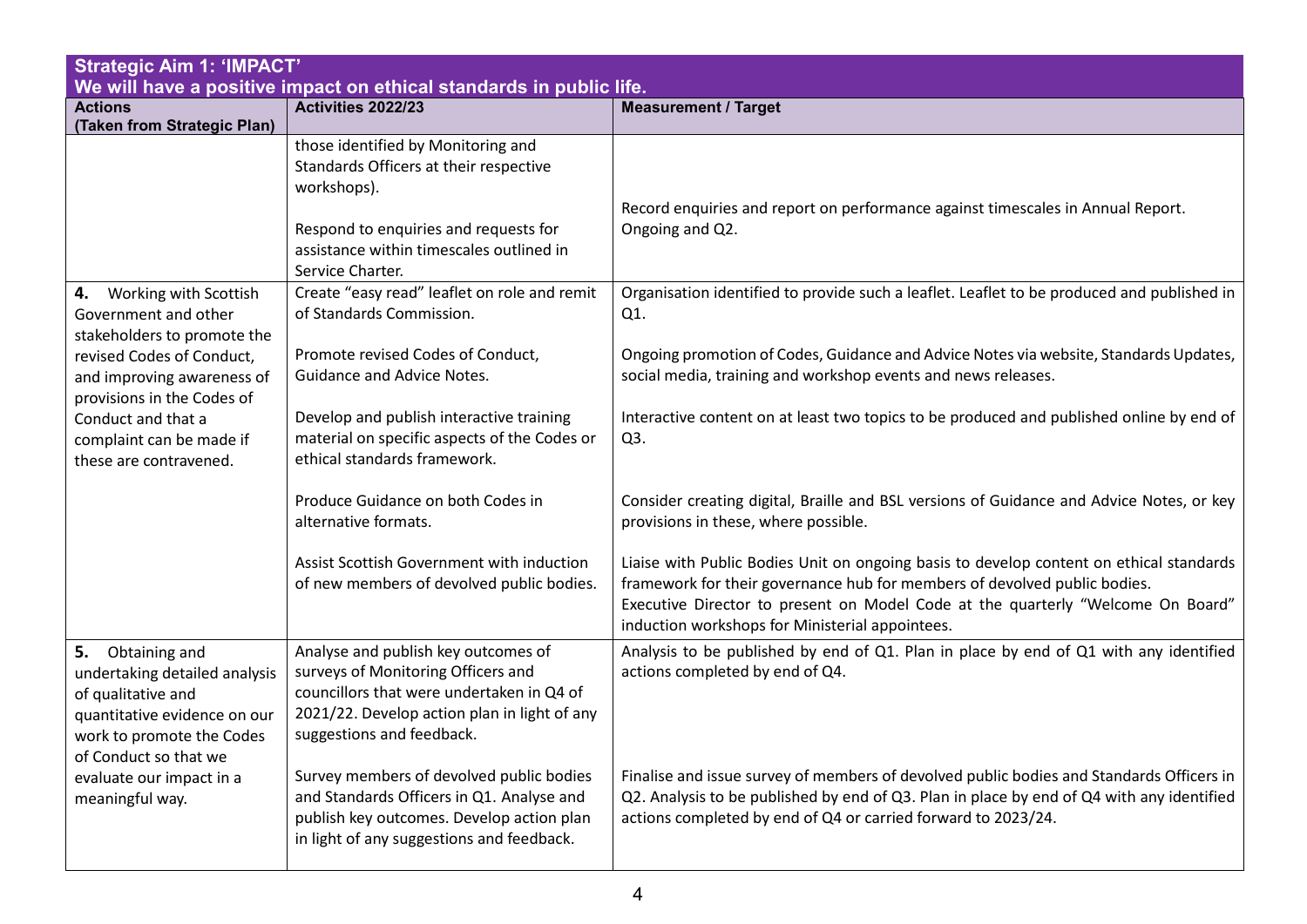| <b>Strategic Aim 1: 'IMPACT'</b><br>We will have a positive impact on ethical standards in public life. |                                                                                                                                                                                         |                                                                                                                                                                                           |
|---------------------------------------------------------------------------------------------------------|-----------------------------------------------------------------------------------------------------------------------------------------------------------------------------------------|-------------------------------------------------------------------------------------------------------------------------------------------------------------------------------------------|
| <b>Actions</b><br>(Taken from Strategic Plan)                                                           | Activities 2022/23                                                                                                                                                                      | <b>Measurement / Target</b>                                                                                                                                                               |
|                                                                                                         | Maintain a record of the nature of all<br>enquiries and feedback received and about<br>cases referred on an ongoing basis.                                                              | Report on all feedback received to be considered as standing agenda item at Standards<br>Commission meetings.                                                                             |
|                                                                                                         | Analyse all decisions made in 2021/22,<br>under Section 16 of the 2000 Act, and<br>review policy, process document, templates,<br>publication scheme and decision-making<br>procedures. | Analysis of Section 16 decisions to be completed by end of Q1. Review all policies,<br>processes, publication scheme and templates for issuing of decisions under Section 16 in<br>$Q2$ . |

# **Strategic Aim 2: 'IMPROVEMENT'**

**We will pursue continuous improvement in the ethical standards framework and the way we do our work.** 

| <b>Actions</b>                                                                                                                                                                                                                  | <b>Activities 2022/23</b>                                                                                                                                                                                                                                                                                                                                                                                                                            | <b>Measurement / Target</b>                                                                                                                                                                                                                                                                                                                                                                                                                                                                                                                                                                                                                                |
|---------------------------------------------------------------------------------------------------------------------------------------------------------------------------------------------------------------------------------|------------------------------------------------------------------------------------------------------------------------------------------------------------------------------------------------------------------------------------------------------------------------------------------------------------------------------------------------------------------------------------------------------------------------------------------------------|------------------------------------------------------------------------------------------------------------------------------------------------------------------------------------------------------------------------------------------------------------------------------------------------------------------------------------------------------------------------------------------------------------------------------------------------------------------------------------------------------------------------------------------------------------------------------------------------------------------------------------------------------------|
|                                                                                                                                                                                                                                 |                                                                                                                                                                                                                                                                                                                                                                                                                                                      |                                                                                                                                                                                                                                                                                                                                                                                                                                                                                                                                                                                                                                                            |
| Making all decisions<br>6.<br>including those:<br>• under Sections 16;<br>• in respect of interim<br>reports; and<br>• at Hearings on breaches of<br>the Codes of Conduct<br>in the most effective and<br>proportionate manner. | Seek feedback from Members and ESC and<br>review Section 16 decision-making process.<br>Undertake comprehensive review of Rules<br>and procedures on an ongoing basis when<br>any new issues arise.<br>Actively engage with parties before Hearings<br>to ensure:<br>issues are identified and resolved in<br>advance;<br>deadlines for providing information are<br>$\bullet$<br>met; and<br>queries are answered timeously and fully.<br>$\bullet$ | Review of each Hearing undertaken as standing agenda item at the Standards<br>Commission meeting which follows the conclusion of each Hearing. This to include<br>analysis and discussion on what went well or otherwise, and what could have been<br>done differently.<br>Review Section 16 decision-making process and Rules in Q2 or Q3 (after new Member<br>has been inducted and in post for at least three months so their views can be sought).<br>Actively seek to engage with parties before all Hearings. Invite parties to pre-Hearing<br>meetings to discuss and hopefully resolve any procedural or technical issues in<br>advance (ongoing). |
|                                                                                                                                                                                                                                 | Consider varying usual Hearing procedures<br>when appropriate to do so if possibility of<br>reducing costs arises.                                                                                                                                                                                                                                                                                                                                   | Actively consider all opportunities, and any requests, to vary normal Hearings<br>procedures if possibility of reducing costs arises (provided there is no adverse impact<br>in terms of access, openness and fairness).                                                                                                                                                                                                                                                                                                                                                                                                                                   |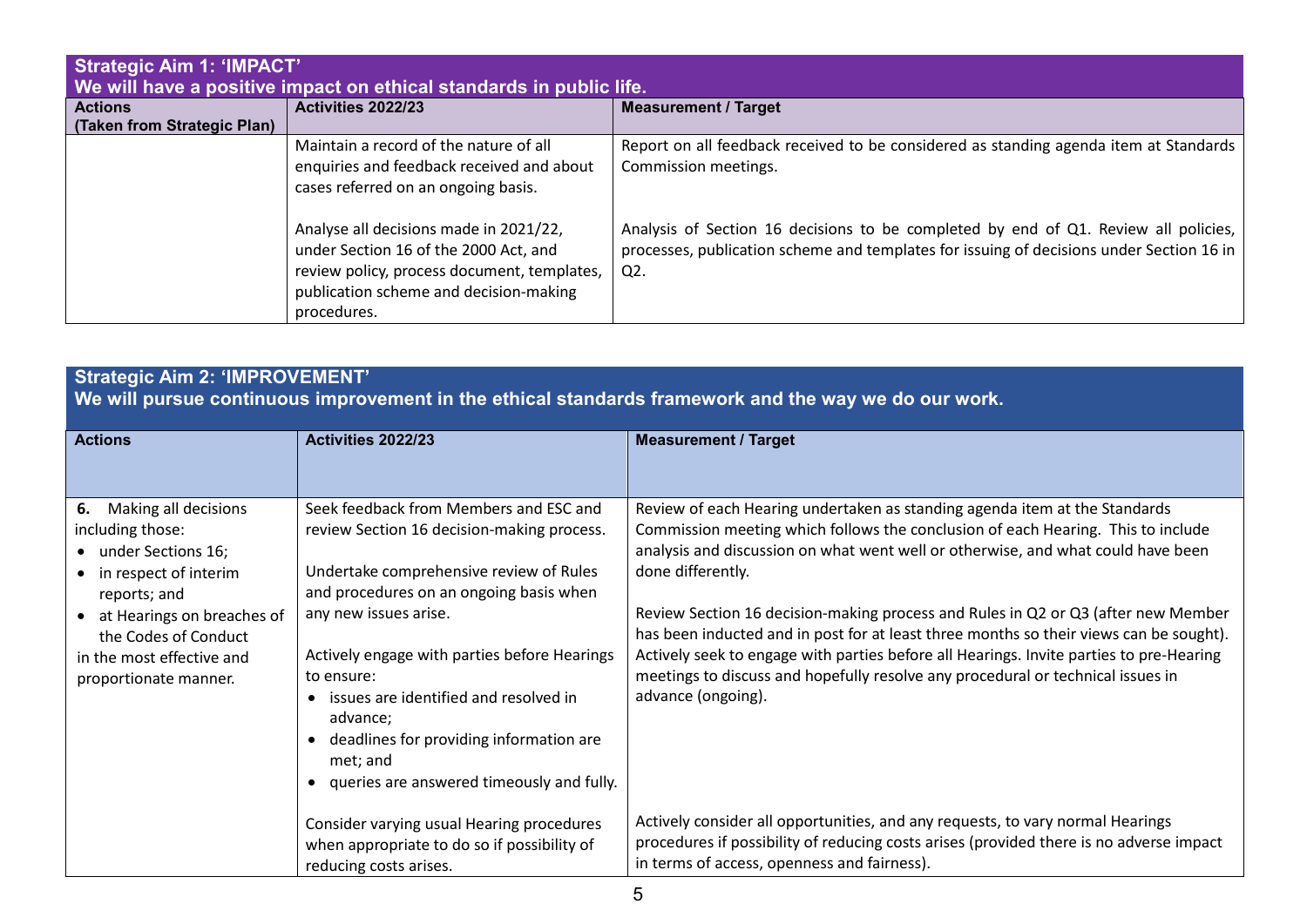### **Strategic Aim 2: 'IMPROVEMENT'**

**We will pursue continuous improvement in the ethical standards framework and the way we do our work.** 

| <b>Actions</b>                                                                                                                      | Activities 2022/23                                                                                                                                                                                                                                                                | <b>Measurement / Target</b>                                                                                                                                                                                                                                                                          |
|-------------------------------------------------------------------------------------------------------------------------------------|-----------------------------------------------------------------------------------------------------------------------------------------------------------------------------------------------------------------------------------------------------------------------------------|------------------------------------------------------------------------------------------------------------------------------------------------------------------------------------------------------------------------------------------------------------------------------------------------------|
|                                                                                                                                     |                                                                                                                                                                                                                                                                                   |                                                                                                                                                                                                                                                                                                      |
|                                                                                                                                     | Training for new and existing members to be<br>provided on Article 10 ECHR and its<br>application.                                                                                                                                                                                | Article 10 training to be provided after new member appointed (by end of Q1).                                                                                                                                                                                                                        |
|                                                                                                                                     | Undertake review of all case decision made<br>over the year to identify trends and to<br>ensure consistency and clarity in reasoning.                                                                                                                                             | Annual review of cases decisions to be undertaken at a Standards Commission<br>meeting in Q4.                                                                                                                                                                                                        |
| 7. Working with others to<br>ensure there is consistency in<br>terms of the standards<br>expected of individuals in<br>public life. | Working with the Scottish Parliamentary<br>Corporate Body to ensure succession<br>planning in place to replace the two<br>Standards Commission members who were<br>due to demit office in quarter four.                                                                           | Seek meeting with Officeholder Services in quarter one to discuss succession planning.                                                                                                                                                                                                               |
|                                                                                                                                     | Providing thought leadership by establishing<br>and promoting a network to drive<br>collaboration between all organisations who<br>seek to ensure integrity in public life.                                                                                                       | Identifying and holding initial discussions individually with organisations throughout<br>Scotland and then the wider UK by end of Q2 (with a view to then considering how a<br>network can be established and promoted).                                                                            |
|                                                                                                                                     | Hold annual workshops with Monitoring and<br>Standards Officers to discuss emerging<br>trends and issues and how best to deal with<br>these. Invite the ESC, Audit Scotland, Scottish<br>Government, the Colleges Development<br>Network and the Improvement Service to<br>these. | Workshop with Monitoring Officers to be held in Q3 (October).<br>Workshop with Standards Officers to be held in Q4 (March).                                                                                                                                                                          |
|                                                                                                                                     | Improving engagement with devolved public<br>bodies to help them to increase awareness<br>amongst their members of the provisions in<br>the Codes of Conduct and how to complain<br>about any failure to adhere to these.                                                         | Executive Director to participate on quarterly SOLAR Monitoring Officer Liaison group<br>meetings.<br>Executive Team to hold regular meetings with the Audit Scotland, Scottish<br>Government, the Colleges Development Network and the Improvement Service to<br>discuss issues of common interest. |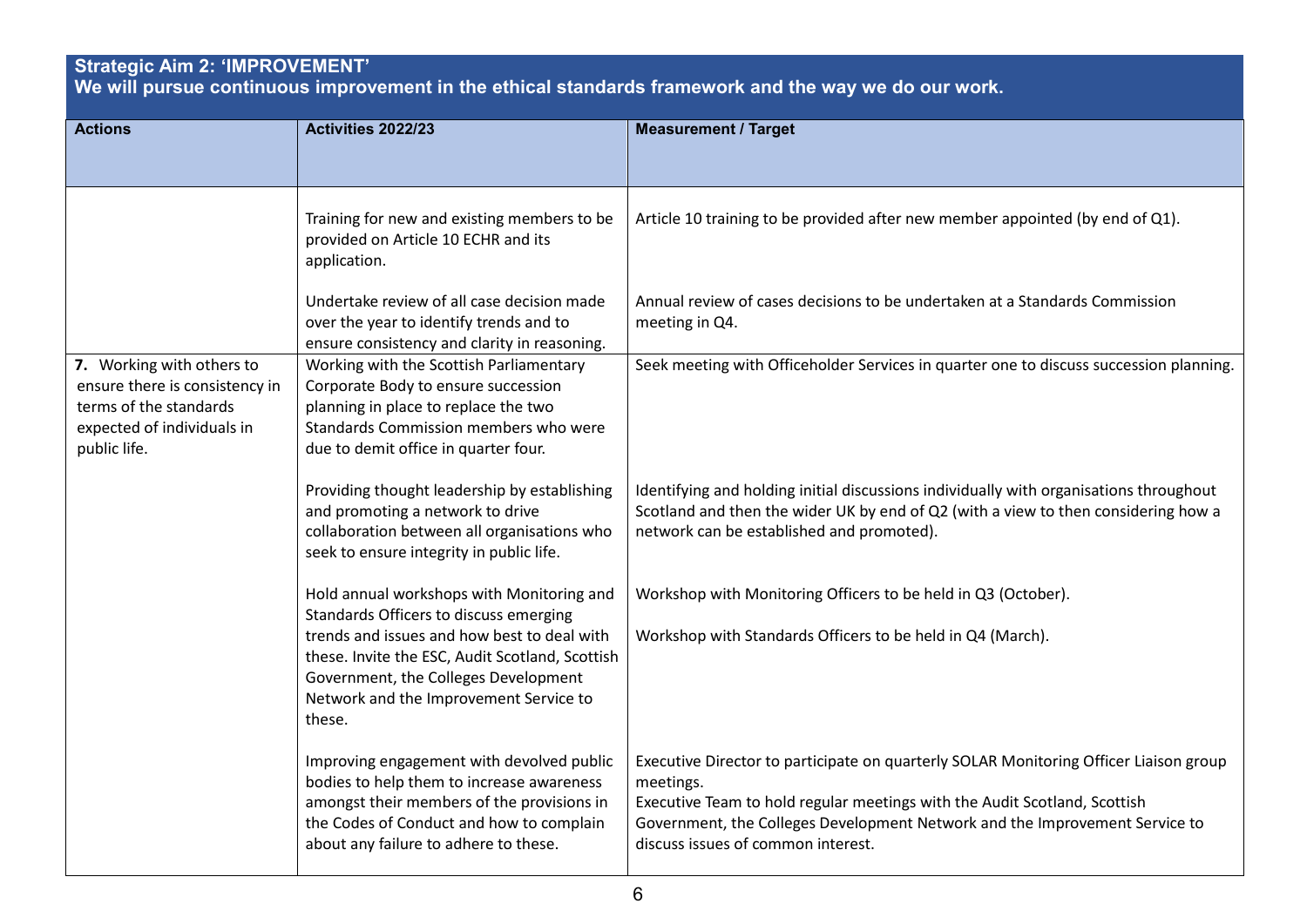#### **Strategic Aim 2: 'IMPROVEMENT' We will pursue continuous improvement in the ethical standards framework and the way we do our work. Actions Activities 2022/23 Measurement / Target** Discuss how best to promote the highest standards of ethical standards within Community Councils with the Scottish Government. Make contact with Irish Standards in Public Office Commission (SIPO) with a view to knowledge-sharing between the two organisations. Request a meeting with Scottish Government Local Government's Division in Q3 to discuss how best to promote (voluntary) adherence to the key principles and Code for Community Councillors. Contact Irish SIPO and set up initial virtual meeting by end of Q2. **8.** Helping to improve understanding of the ethical standards framework and resolving or mitigating any issues or tensions that might arise. Respond fully to all enquiries about the Codes and how provisions should be interpreted within the timescales outlined in the Service Charter. Hold at least two training events for councillors on the Councillors' Code of Conduct. Training events to be provided for boards of public bodies on request, where resources permit. Regular meetings with ESC to discuss trends and issues that emerge in order to develop (as far as possible) a common understanding of how provisions in Code should be interpreted. Ongoing review of all sources of intelligence including complaints, enquiries, information gathering at workshops and training events, information gathering from the media, parliamentary committee reports and Audit Scotland reports to identify any topics that Ongoing. General nature of enquiries and timescales for responses recorded. Report on these to be produced and considered in Q4. Training events for councillors to be held in Qs 2 and 3. Three formal joint meetings to be held with ESC in June and September 2022 and February 2023. Fortnightly informal meetings to be held between Executive Team and ESC and his team. Undertake annual reviews (end of Q4) of both enquiries and comments received on the Standards Commission's social media accounts, with reports then provided to Members outlining the numbers of comments or enquiries received by the: • category of individual it is from; • category of individual or organisation it concerns; and • its general nature

in order to identify common issues or themes.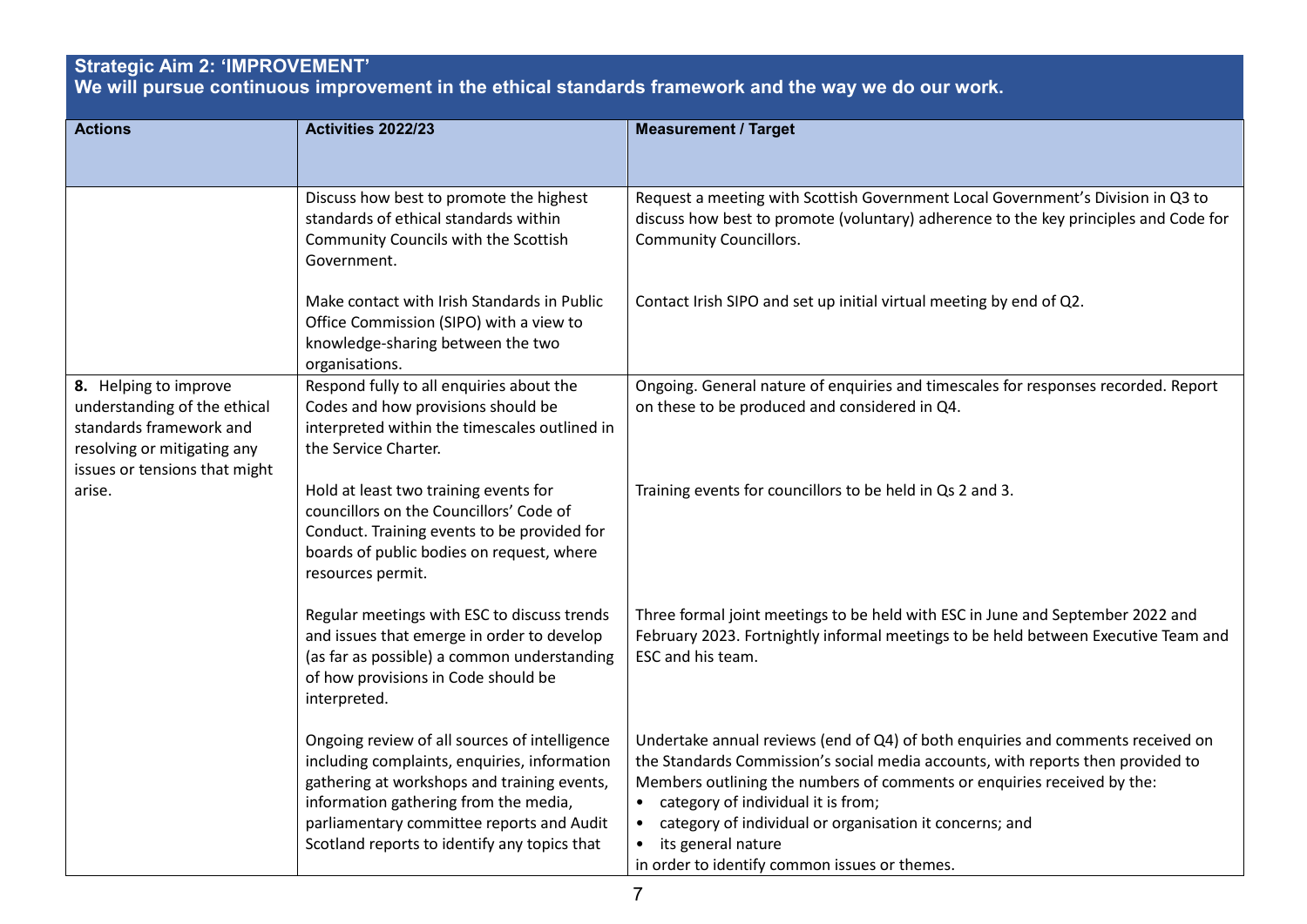# **Strategic Aim 2: 'IMPROVEMENT'**

**We will pursue continuous improvement in the ethical standards framework and the way we do our work.** 

| <b>Actions</b> | <b>Activities 2022/23</b>                                                                                                                                           | <b>Measurement / Target</b>                                                                                                                                                                                                                                                                     |
|----------------|---------------------------------------------------------------------------------------------------------------------------------------------------------------------|-------------------------------------------------------------------------------------------------------------------------------------------------------------------------------------------------------------------------------------------------------------------------------------------------|
|                | would benefit from new educational<br>material.                                                                                                                     |                                                                                                                                                                                                                                                                                                 |
|                | Record any trends or issues arising from<br>enquiries, and requests for advice, to<br>determine whether any further general<br>guidance or advice should be issued. | Acknowledge any requests for dispensations within three working days and respond<br>substantively within one month of receipt (following consultation with the ESC and<br>Scottish Government). Dispensations granted to be issued and published on website<br>within one week of being agreed. |

### **Strategic Aim 3: 'STAKEHOLDERS'**

**We will pursue and develop strong relationships with our stakeholders.** 

| <b>Actions</b>                                                                                                                                                       | <b>Activities 2022/23</b>                                                                                                                                                                                                                                          | <b>Measurement / Target</b>                                                                                                                                                                                                                                                                          |
|----------------------------------------------------------------------------------------------------------------------------------------------------------------------|--------------------------------------------------------------------------------------------------------------------------------------------------------------------------------------------------------------------------------------------------------------------|------------------------------------------------------------------------------------------------------------------------------------------------------------------------------------------------------------------------------------------------------------------------------------------------------|
|                                                                                                                                                                      |                                                                                                                                                                                                                                                                    |                                                                                                                                                                                                                                                                                                      |
| 9.<br>Identifying and seeking<br>ways of working with all<br>individuals and organisations<br>who are potentially affected<br>by the ethical standards<br>framework. | Work with Standards Officers to identify the<br>best way the Standards Commission can<br>support them in providing induction /<br>training on the Model Code of Conduct and<br>awareness, amongst board members and<br>officers, of the right to make a complaint. | Regular liaison with Standards Officers and Monitoring Officers via the issuing of<br>quarterly Standards Updates, the holding of workshops and meetings with<br>relevant stakeholder groups (such as the MO Liaison Group and the College<br>Development Network).                                  |
|                                                                                                                                                                      | Work with Monitoring Officers to identify the<br>best way the Standards Commission can<br>support Councils in providing an induction /<br>training on the Councillors Code of Conduct<br>for individuals elected in the May 2022 local<br>government elections.    | Use responses from feedback, liaison meetings and from survey of Monitoring<br>Officers undertaken in Q4 of 2021/22 and survey of Standards Officers in 2022/23<br>to identify the best way the Standards Commission can provide support in terms<br>of induction / training on the Codes (ongoing). |
|                                                                                                                                                                      | Circulate feedback forms at every Hearing<br>and request feedback in decision letters and<br>via Standards Updates and social media.                                                                                                                               | Feedback to be sought on Standards Commission's Hearing Rules, Hearings<br>related Guidance, communications / correspondence, how it conducts Hearings                                                                                                                                               |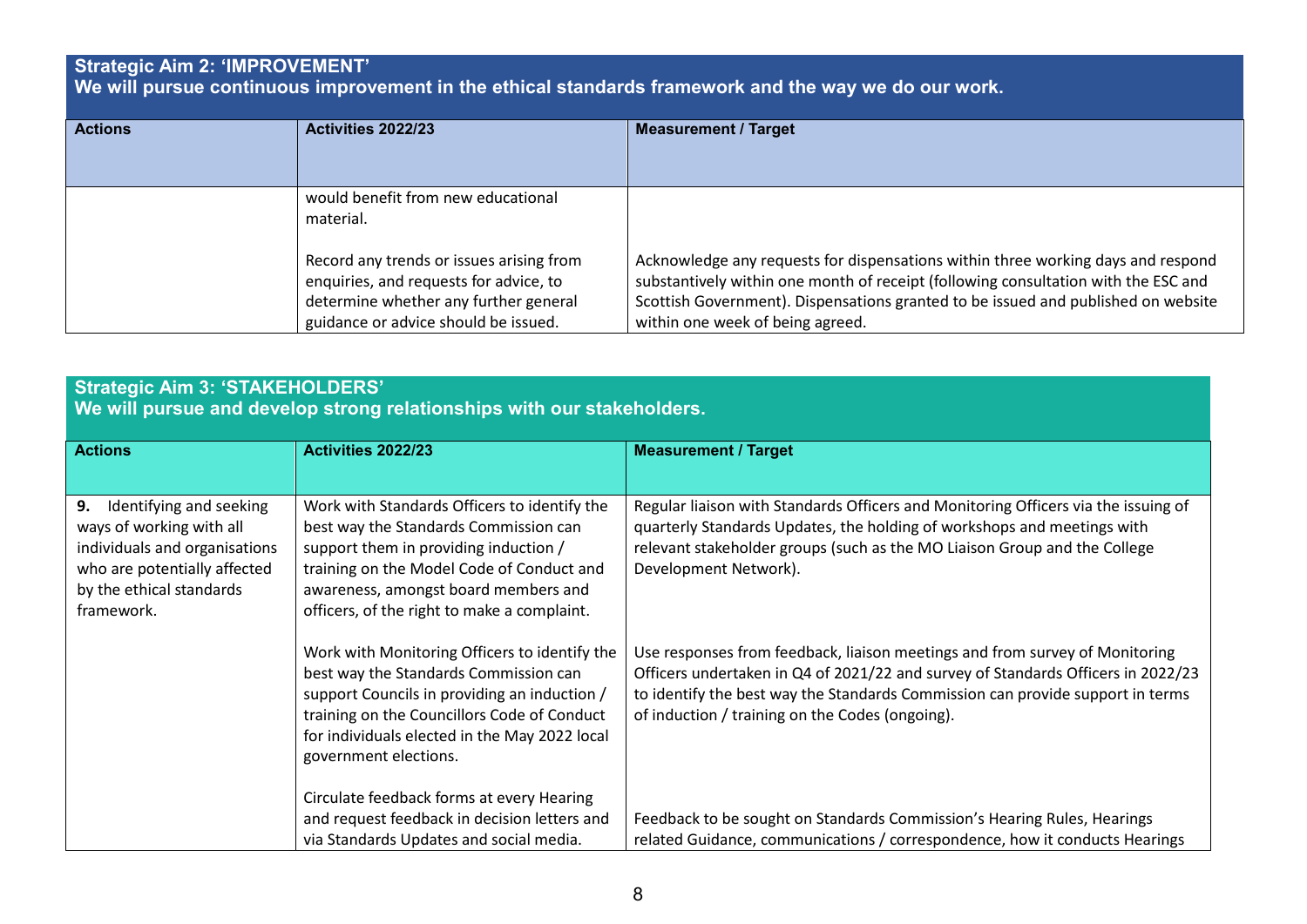### **Strategic Aim 3: 'STAKEHOLDERS' We will pursue and develop strong relationships with our stakeholders.**

| <b>Actions</b>                                                                                                           | Activities 2022/23                                                                                                                                                                                                                                | <b>Measurement / Target</b>                                                                                                                                                                                       |
|--------------------------------------------------------------------------------------------------------------------------|---------------------------------------------------------------------------------------------------------------------------------------------------------------------------------------------------------------------------------------------------|-------------------------------------------------------------------------------------------------------------------------------------------------------------------------------------------------------------------|
|                                                                                                                          |                                                                                                                                                                                                                                                   |                                                                                                                                                                                                                   |
|                                                                                                                          | Seek feedback from Panel Members on<br>management of all activity relating to each<br>Hearing, including administrative                                                                                                                           | and the clarity of its public information and decisions. Overall feedback to be<br>collated and circulated to Members for consideration in Q4.                                                                    |
|                                                                                                                          | arrangements, communications and the<br>preparation of written decisions.                                                                                                                                                                         | Following up with Monitoring / Standards Officers three months after Hearings to<br>see whether there has been any discernible impact in terms of behaviour as a<br>result of the decision.                       |
|                                                                                                                          | Update Hearing Rules, procedures and                                                                                                                                                                                                              |                                                                                                                                                                                                                   |
|                                                                                                                          | processes as appropriate in light of any<br>feedback and reviews.                                                                                                                                                                                 | Consult ESC on any proposed substantive changes to the Hearing Rules and<br>associated procedural documents.                                                                                                      |
|                                                                                                                          | Provide updates on feedback and any<br>improvements and changes made in<br>Standards Updates, via social media and in<br>Annual Report.                                                                                                           |                                                                                                                                                                                                                   |
|                                                                                                                          | Assist the ESC and SPCB, where appropriate,<br>in seeking to comply with the<br>recommendations in Audit Scotland's<br>Section 22 report on the ESC.                                                                                              | Identifying and acting upon any improvements to governance arrangements and<br>the way the ethical standards framework operates that raise from the response to<br>Audit Scotland's Section 22 report on the ESC. |
| 10. Actively seeking feedback<br>on our educational material,<br>policies and procedures and<br>collaborating with other | Consult with stakeholders on any substantive<br>changes to be made to the Standards<br>Commission's Guidance and Advice Notes.                                                                                                                    | Consult with other key stakeholders on changes to Guidance / any new Advice<br>Notes within one month of these being agreed by the Standards Commission.                                                          |
| regulators and partner bodies<br>across the UK to share<br>experiences and inform best<br>practice.                      | Actively engage and collaborate with the<br>ESC, Committee on Standards in Public Life,<br>Northern Ireland Ombudsman and Standards<br>Commissioner for Wales on emerging trends<br>arising from complaints and Hearings and on<br>best practice. | Executive Team to have regular contact, and if possible one meeting per year,<br>with each of the Committee on Standards in Public Life, Northern Ireland<br>Ombudsman and Standards Commissioner for Wales.      |
|                                                                                                                          | Continue contact with other key<br>stakeholders including ESC, SOLACE, Audit                                                                                                                                                                      |                                                                                                                                                                                                                   |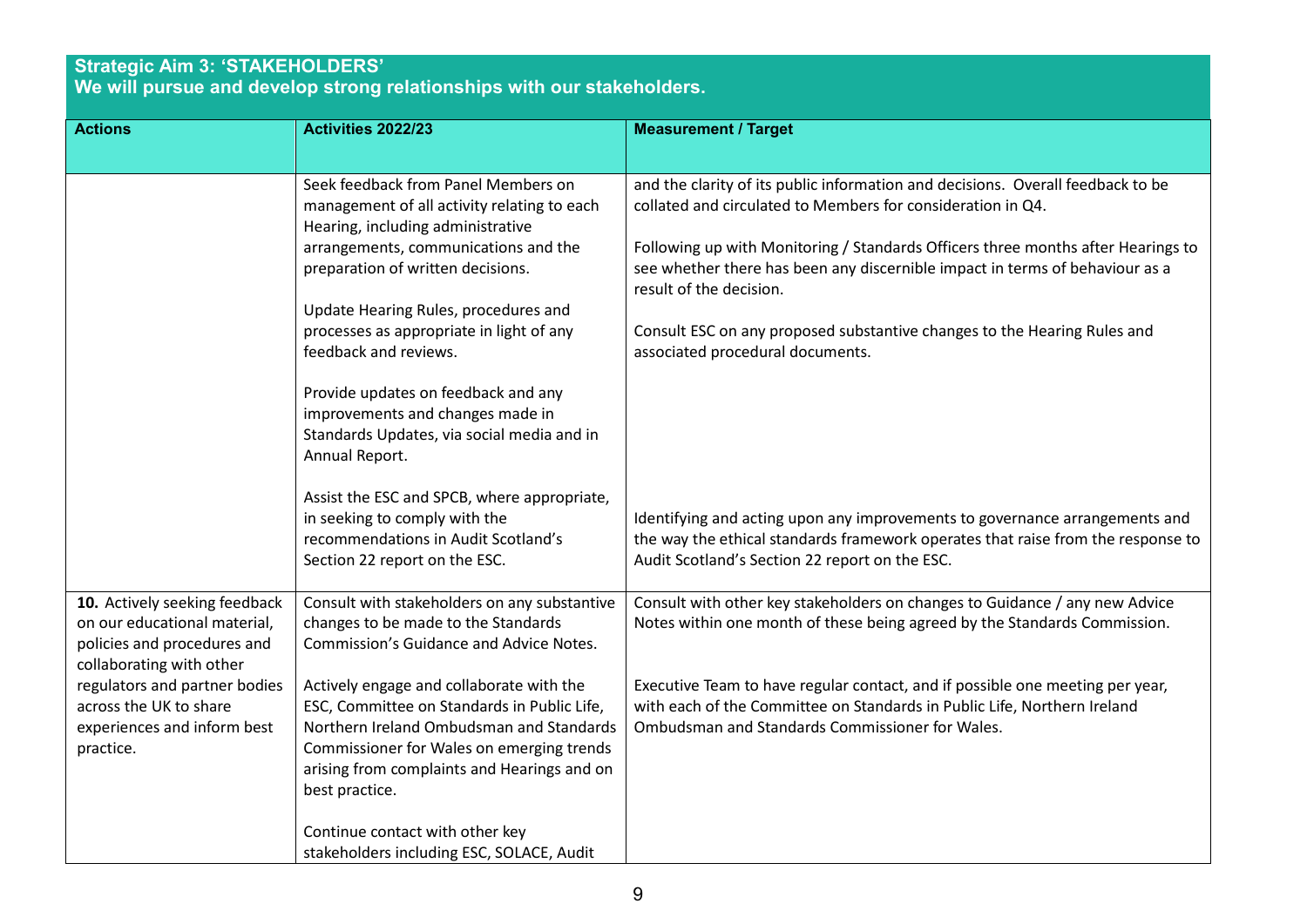### **Strategic Aim 3: 'STAKEHOLDERS' We will pursue and develop strong relationships with our stakeholders.**

| <b>Actions</b>                                                            | Activities 2022/23                                                                                                                                                                                                                                                   | <b>Measurement / Target</b>                                                                                                                                                                                                                   |
|---------------------------------------------------------------------------|----------------------------------------------------------------------------------------------------------------------------------------------------------------------------------------------------------------------------------------------------------------------|-----------------------------------------------------------------------------------------------------------------------------------------------------------------------------------------------------------------------------------------------|
|                                                                           |                                                                                                                                                                                                                                                                      |                                                                                                                                                                                                                                               |
|                                                                           | Scotland, COSLA, the College Development<br>Network and the Improvement Service, and<br>consult with all on any substantive changes<br>to Guidance and any new Advice Notes as<br>appropriate.                                                                       | Executive Director to attend SOLAR liaison group meetings in Q2 and Q4.<br>Standards Commission to hold one meeting per annum with SOLACE<br>officeholders, Audit Scotland and COSLA.                                                         |
| 11. Seeking to share services<br>where possible, to ensure<br>best value. | Migrate all files to the SharePoint platform<br>provided by the Scottish Parliament's<br>Business and Information Technology Team.                                                                                                                                   | Further discussions on timescales to be held with Business and Information<br>Technology Team. Compile plan for migration and training of all staff and<br>Members on SharePoint once dates agreed.                                           |
|                                                                           | Explore any and all opportunities to work<br>jointly or in partnership with other public<br>bodies to ensure the efficient delivery of the<br>Standards Commission's functions, to<br>eliminate duplication and to obtain best<br>value in terms of shared services. | Participation in Commissioners and Ombudsman's Group, FOISA Network Group<br>and Data Protection Officer meetings. Ongoing research and ad hoc contact with<br>other public bodies.                                                           |
|                                                                           | Discuss shared training opportunities with<br>other Officeholders (particularly on data<br>protection and cybersecurity).                                                                                                                                            | Hold regular discussions with other Officeholders and include as appropriate<br>when seeking quotes for provision of training. Provide refresher training to all<br>staff and members on both data protection and cybersecurity by end of Q1. |
|                                                                           | Implement recommendations and action<br>points arising from external and internal<br>audits.                                                                                                                                                                         | Programme of audits and associated improvement actions to be completed Q4.                                                                                                                                                                    |
|                                                                           | Review service level agreement with Scottish<br>Parliament's Business and Information<br>Technology Team (BIT).                                                                                                                                                      | Review of service agreement with BIT in Q2.                                                                                                                                                                                                   |
|                                                                           | Ensure Standards Commission is named in<br>any relevant SPCB and Officeholders'<br>procurement contracts.                                                                                                                                                            | Ongoing contact with Officeholder Services about any significant procurement.                                                                                                                                                                 |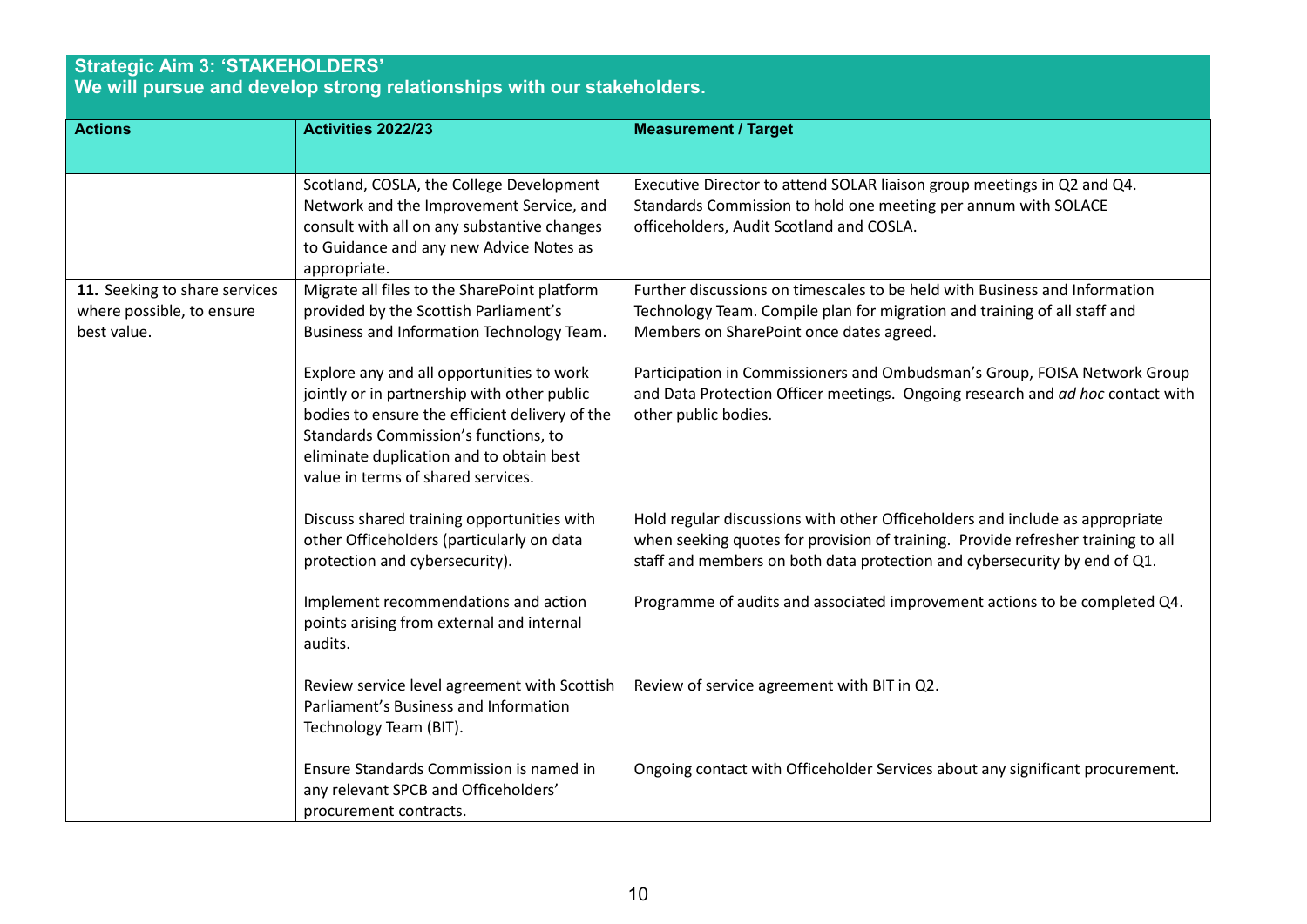## **Strategic Aim 4: 'CLARITY'**

**We will ensure that all stakeholders, including members of the public, have easy access to high quality information about the organisation, its work and any initiatives it is undertaking.** 

| <b>Actions</b>                                                                         | Activities 2022/23                                                                                                                                                                                                                               | <b>Measurement / Target</b>                                                                                                                                                                                                                                                                               |
|----------------------------------------------------------------------------------------|--------------------------------------------------------------------------------------------------------------------------------------------------------------------------------------------------------------------------------------------------|-----------------------------------------------------------------------------------------------------------------------------------------------------------------------------------------------------------------------------------------------------------------------------------------------------------|
| 12. Ensuring all case related<br>decisions are clearly<br>explained and well-reasoned. | Induct and train new Member on:<br>• the Codes of Conduct, Guidance and<br><b>Advice Notes;</b><br>• all case related policies, processes and<br>decision-making procedures; and<br>• the management of Hearings (including<br>Chairing).        | Induction and training completed by end of Q2 (including any external training if<br>required).                                                                                                                                                                                                           |
|                                                                                        | Complete training for existing Members on<br>the revised Codes and Guidance.                                                                                                                                                                     | Training to be completed by end of Q1.                                                                                                                                                                                                                                                                    |
|                                                                                        | Ensure Members are briefed fully on all<br>relevant issues before making Section 16<br>decisions on reports referred by the Ethical<br>Standards Commissioner (ESC).                                                                             | Briefing note to be circulated to Members within 3 days of report from ESC.<br>Reasoning for all decision to 'take no action' under Section 16 circulated to<br>nominated member for approval before decision issued.                                                                                     |
|                                                                                        | <b>Ensure Hearing Panel Chairs and Members</b><br>are briefed fully before Hearings on facts /<br>matters that are in dispute and any relevant<br>legislation or case law.                                                                       | Hearing briefing note to be issued / provided to Panel Chair and Members, or<br>briefing meeting arranged, at least 7 days before Hearings.                                                                                                                                                               |
|                                                                                        | Update Rules, procedures and decision-<br>making templates in light of relevant case<br>law, appeal decisions and cases / or work in<br>analogous organisations / jurisdictions.<br><b>Ensure Panel Members receive training</b><br>accordingly. | Ongoing research to be undertaken in respect of relevant case law, appeal<br>decisions and cases / or work in analogous organisations / jurisdictions. Updates<br>and training to be provided accordingly.                                                                                                |
|                                                                                        | Send draft decisions to Panel Members for<br>review within two working days of<br>conclusion of Hearing / decision to impose<br>an interim suspension.                                                                                           | Panel Members to provide feedback on quality of draft written decisions as part<br>of case review at Standards Commission meeting following a decision to take no<br>action under Section 16, or the conclusion of the Hearing, or a decision on the<br>imposition or otherwise of an interim suspension. |